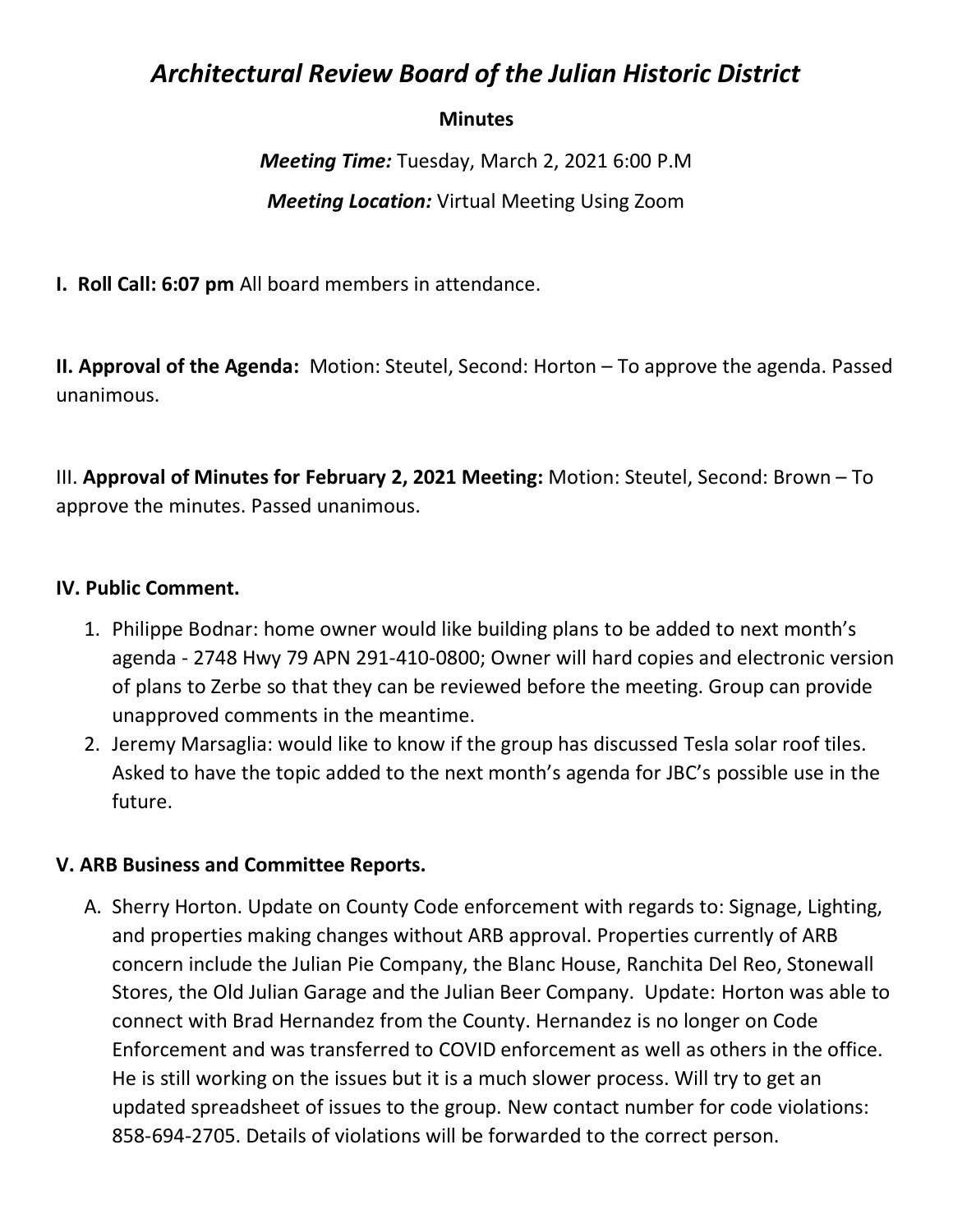- B. Manual Update. The copies of the manual that the county sent are legible but the photos are too dark to distinguish. Zerbe has emailed the County requesting a process whereby the group could pay someone to scan the photos and create the pages so that the manual can be reprinted. — Zerbe will continue to follow up on it. Steutel will make the time to continue working on the project. He will get a quote for someone to scan the photos. Zerbe and Steutel will meet to go over things with Steutel taking the lead on the project. Fares is also going to look into printing options.
- C. The Chair is looking for volunteers to develop an ARB website and to act as the secretary of the group. Rene Wischhusen Bodnar may be able to help with setting up a free website. Bodnar will connect with Zerbe.
- D. Board member terms. Seats 1, 3, 4, and 7 all need reappointment by the Board of Supervisors. These members need to email Zerbe their desire to continue to serve. It must be in writing to forward to the County. Seat 1: Bobbi Zane, Seat 3: Brian Steutel, Seat 4: Tony Romano, Seat 7: Pat Brown. Fares is in the process of being appointed by the County Board of Supervisors. The Julian Planning Group has already approved him. BOS will put it on their next agenda. Other seats need to send an email to Zerbe stating that they want to remain on the board. The community groups still need to make the appointments.

# **VI. Action Items.**

# **A. New Business**

1. Julian Beer Company Jeremy Marsaglia, 2315 Main St. APN 291-040-67 Original Historic Bailey House and Silvers Store (the restaurant portion). Site Plan review progress. JBC is waiting on approval to cover the back storage area. Would like to focus on the extension area on the restaurant at this meeting and is seeking approval for the storage area only right now. At the next meeting he hopes to have more formal details regarding the other changes. Owner stated that the County is allowing them to build the extension and brewery building without the site plan modification. The group reviewed the drawings provided by the owner that show how the roof appliances and back area would be hidden by the corrugated fencing. The lighting on the back of the restaurant will be removed. Drawings also demonstrated how the owner proposes to make changes to the brewery structure and the pop up behind the Bailey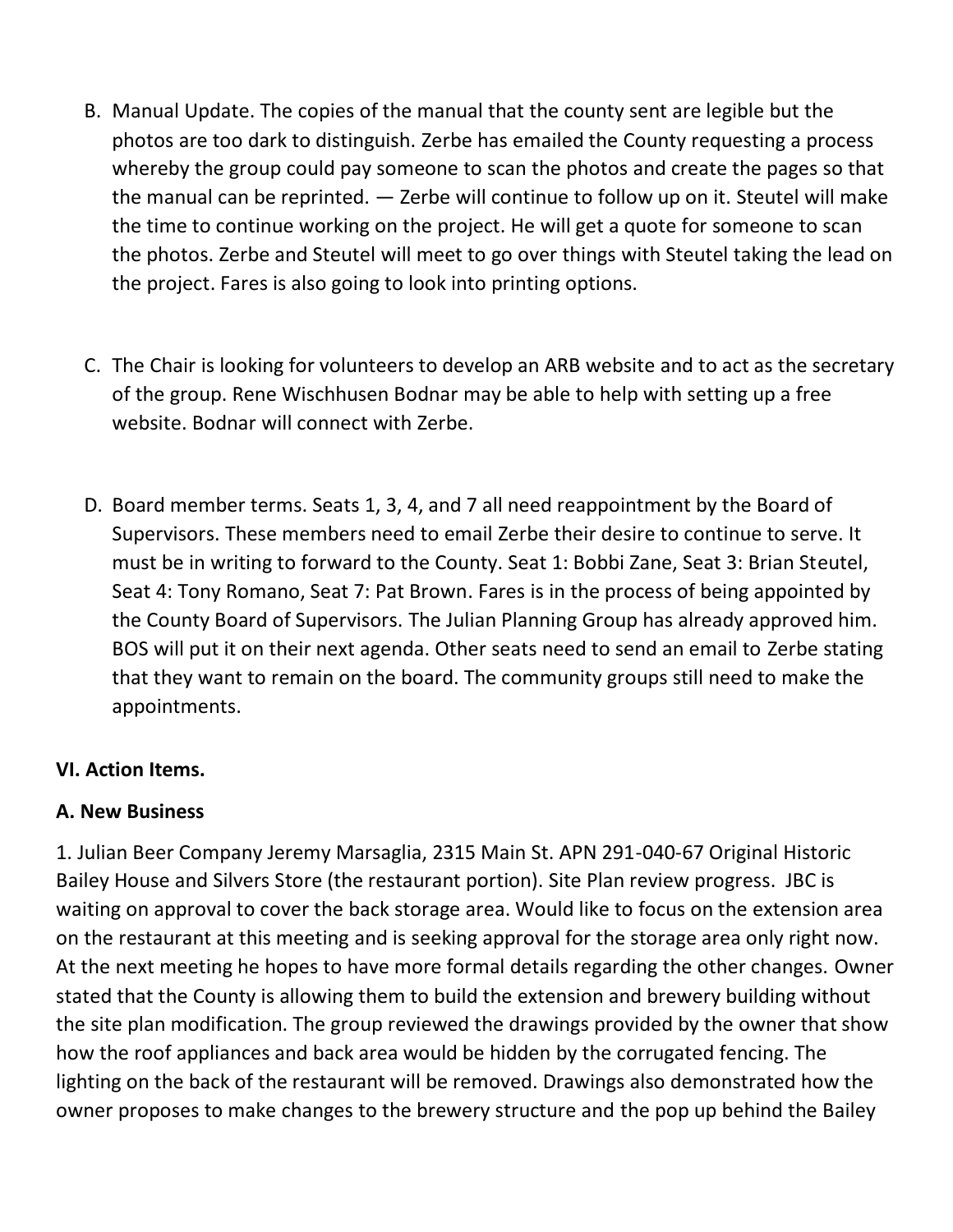House. Romano is requesting to see elevations and materials. Fares will meet with Marsaglia to help him reconfigure the site plans to what the group is requesting.

Motion: Brown, Second: Zane - To not approve the project in parts until the group receives a site plan because enforcement is difficult without a filed site plan. Passed unanimous.

Brown can help push the County Planning Department once JBC has filed the site plans.

2. Blanc House, 2603 "C" St. Adam Dailey APN 291-087-01 Seeking approval for fencing that has already been constructed. Romano talked to the owner regarding the wood plank dog eared fence between the house and Julian Woman's Club. There is a cap on the fence over the boards that needs to come off. Owner could not make the meeting so the issue will go onto the agenda for next month. Horton also noted that a complaint was called in about the bright lights on the house as well.

3. Vacant lot: 2712 Washington St. Corner of Main and Washington. APN 291-072-18 Mike Appelman. Presenting preliminary design ideas. Matt DeVincenzo is assisting with the environmental site and title issues. Proposed structure for the site. Initial concept to put scale in front of the ARB. Looking for initial input from the group on how the structure would fit in the lot. Inside the building – multipurpose/commercial structure (4 seasons) for events, a temporary ice-skating rink and for hosting group activities. Per Appelman, fencing will not be placed around the rink when it is not in use. The height of the building will be close to that of the town hall. The Group's concerns include the rounded building in the back and that another group, the Julian Community Heritage Foundation (JCHF) is currently in escrow to purchase the lot. Appelman is not working with or part of JCHF. Zerbe noted that the ARB does not know the details of the contract between JCHF and the seller. Since the County is exempt from ARB requirements, it may be important for the community to know if JCHF will control the site rather than the County. A JCHF member in attendance, Kim Simas, reassured the group that the lot will be owned solely by JCHF. The bulk of the funds received to purchase the lot was a PLDO grant, not a loan.

4.Old Julian Garage, 2126 Main St. Greg Creswell APN 291-085-08 Sign approval. Black outline on the lettering Top Signage: 12' long, 6" tall, lower wording: single line black bar with building color to come through. The group would like the lighting to be put back to the original placement. Motion: Brown, Second: Zane - To accept the primary lettering as shown, along with the block lettering in the black bar and to correct the building date. Passed unanimous.